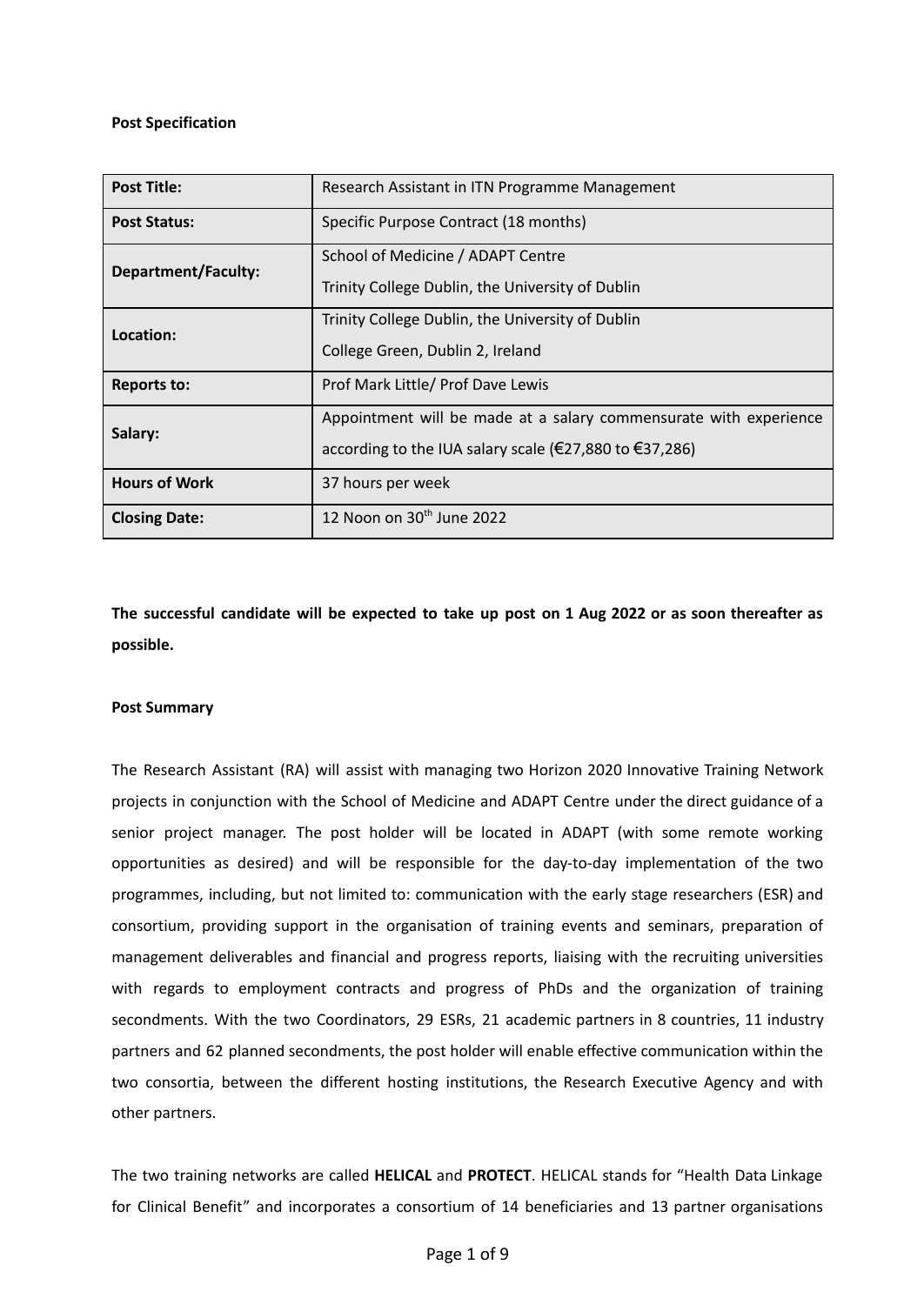across Europe with a total budget of €4.05m. It is led by Prof Mark Little. Its main goal is to link healthcare record, environmental, genomic and proteomic data in the setting of autoimmune disease in three scientific work packages. Cross cutting these is a work package focused on data governance, which places this cutting-edge research firmly in the new GDPR era. The PROTECT project (led by Prof Dave Lewis) also focusses on issues of personal data, specifically how to balance the impact on rights and interests of individuals, arising from its large-scale and continuous analysis, with the benefits to the economy and society arising from rapid innovation such analysis affords. This €3.7m network will deliver multidisciplinary training with Law, Technology Ethics and Knowledge Engineering researcher leaders across 7 beneficiaries and 5 partner organisations, via a structured research programme exploring the boundaries between these three fields.

#### **Further Information**

**Informal enquiries about this post should be made to** Prof Little or Prof Lewis.

#### **Standard duties and Responsibilities of the Post**

#### **The post holder is responsible for the following across the two ITNs:**

- Reporting to the European Commission and being the point of contact for all project operations including the consortia, School of Medicine and ADAPT Centre management teams, HR, finance, communications;
- Monitoring of expenditure and providing guidance on eligibility of major cost options to beneficiaries (e.g. family allowances);
- Responsibility for the coordination, planning, implementation and reporting of project events including: training seminars and workshops, seminar week, conferences and management committee meetings. Evaluating the success and learnings from these events
- Assemble data for, and report on, dissemination, communication and training activities;
- Coordinating the preparation and signing of legal agreements for ESR secondments. Facilitating and monitoring the implementation of secondments, the quality of the secondment experience;
- Developing and maintaining the content of projects' websites and social media channels; liaising with users on the content and format for enhanced user-experience.
- Engagement in strategic sustainability planning of the ESR training and career development practices across the ADAPT Centre, within the Schools of Medicine and Computer Science and for future Marie Curie funding proposals.
- Researching, collating, organising and editing material for inclusion in reports/documents.
- Responding to complaints and escalated issues, and resolving problems involving consortium members.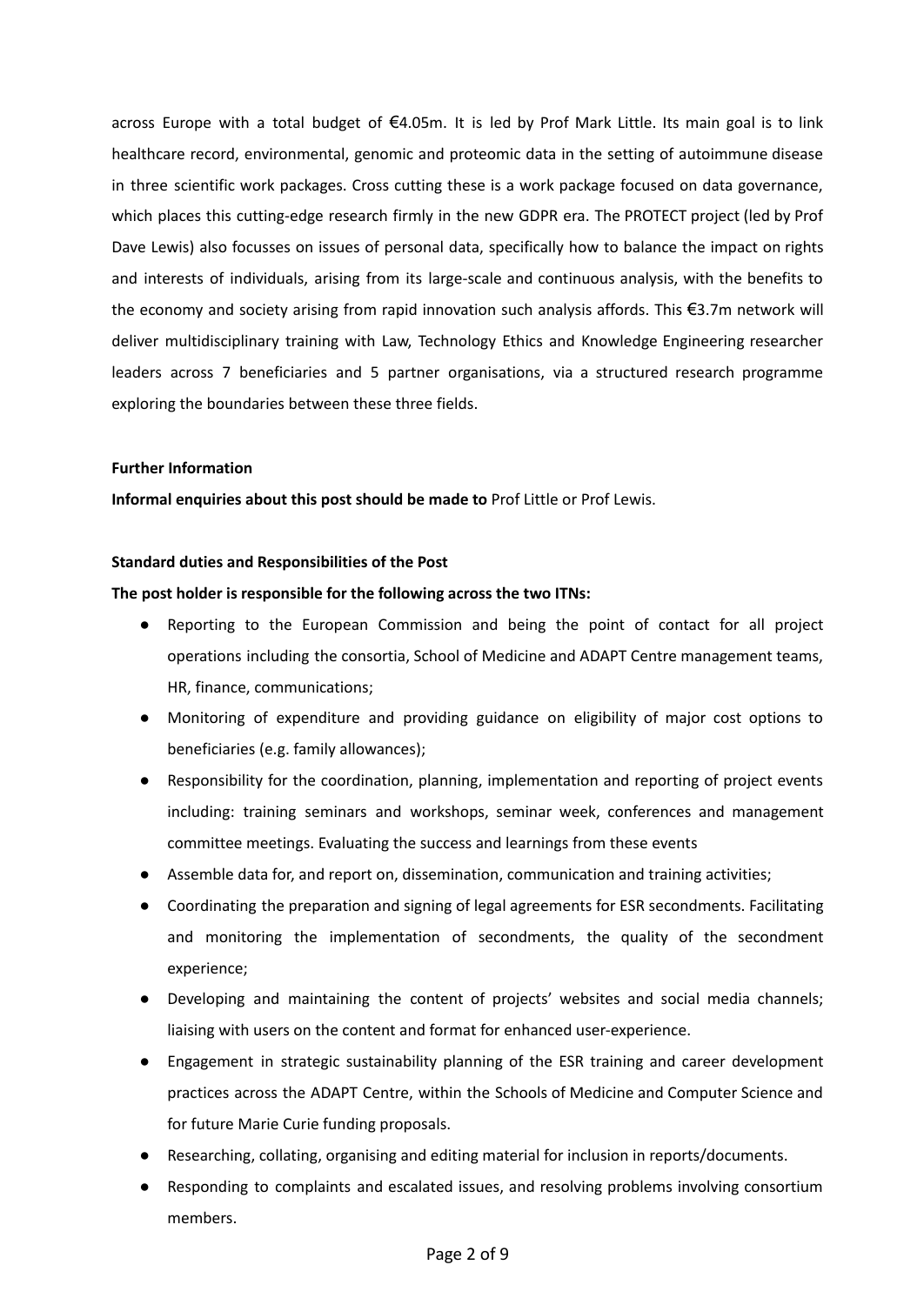# **Funding Information**

● European Commission through the Horizon 2020 programme.

# **Person Specification:**

# **Qualifications**

- Candidates must have a BSc degree or equivalent in a relevant discipline.
- A PhD and/or a track record of research would be advantageous.

# **Knowledge & Experience**

# **Essential:**

● The ideal candidate will have demonstrated experience of working in a multi-faceted team environment. They will work well under pressure and have the ability to work on their own initiative.

# **Desirable**

- Experience working with PhD students and their supervisors.
- Experience in managing research secondments.
- Experience of managing and/or coordinating Industry-Academic research projects.

# **Skills & Competencies**

The successful candidate will have:

excellent, interpersonal, communication and presentation skills – both written and verbal;

- The ability to act as an effective deputy in the absence of manager(s), with discretion to make decisions with a short-term impact to provide immediate support/problem resolution.
- A consistently high degree of personal responsibility and initiative will be required to respond independently to queries. The candidate will be able to respond independently to queries and use judgement and initiative to deal with daily unforeseen problems and circumstances, with limited guidance.
- Ability to manage competing priorities and maintain high level of professionalism when working under pressure;
- Discretion and professional approach to all activities;
- Ability to work flexibly and effectively as part of a team and to engage with multiple-disciplinary research community;
- The ability to identify long-term solutions to a problem using knowledge and experience;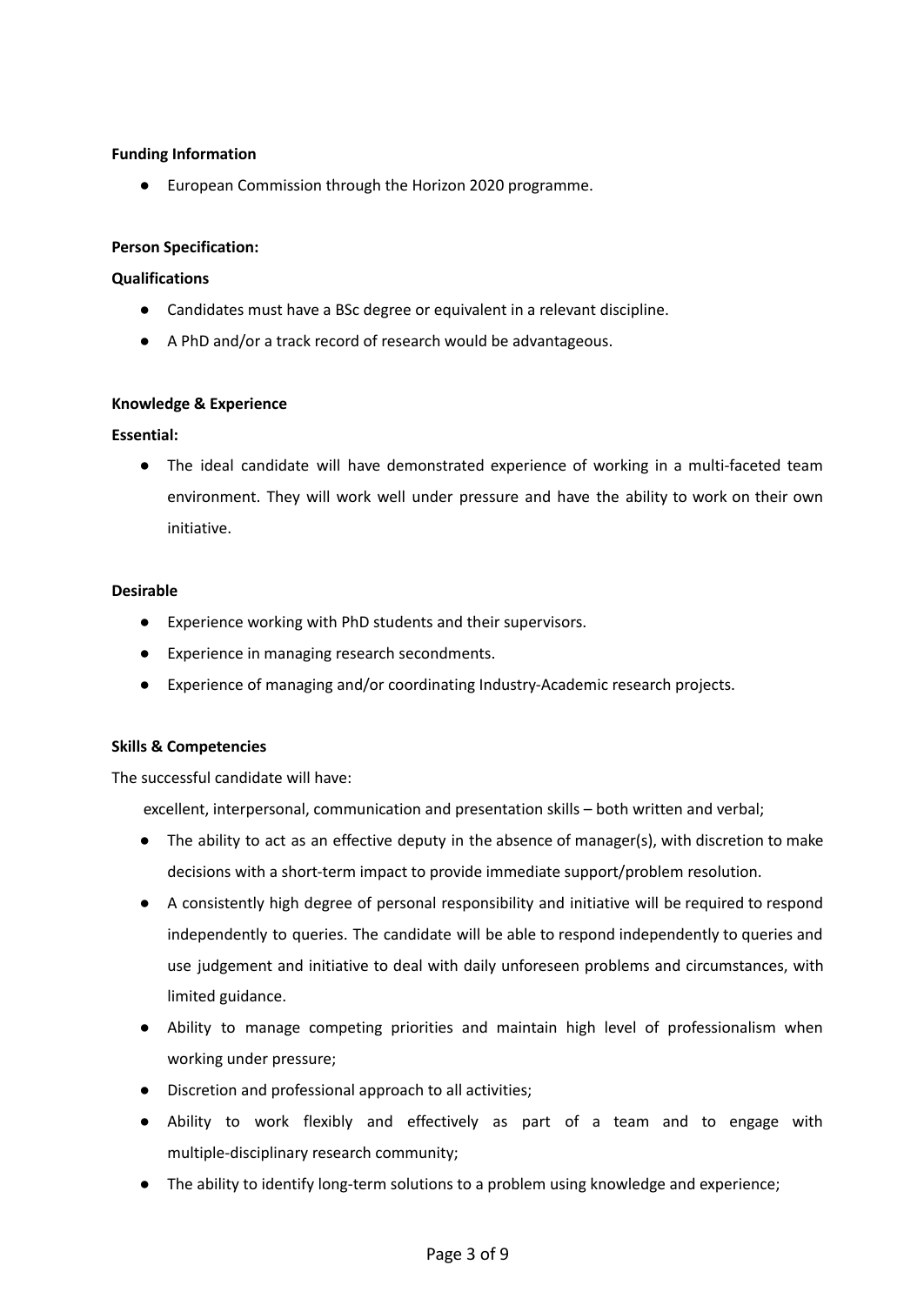- Resourceful / conscientious and self-motivated individual with a 'can do attitude' ability to see tasks through to completion;
- Excellent IT skills including experience with MS Excel, Word, Access, powerpoint, outlook etc.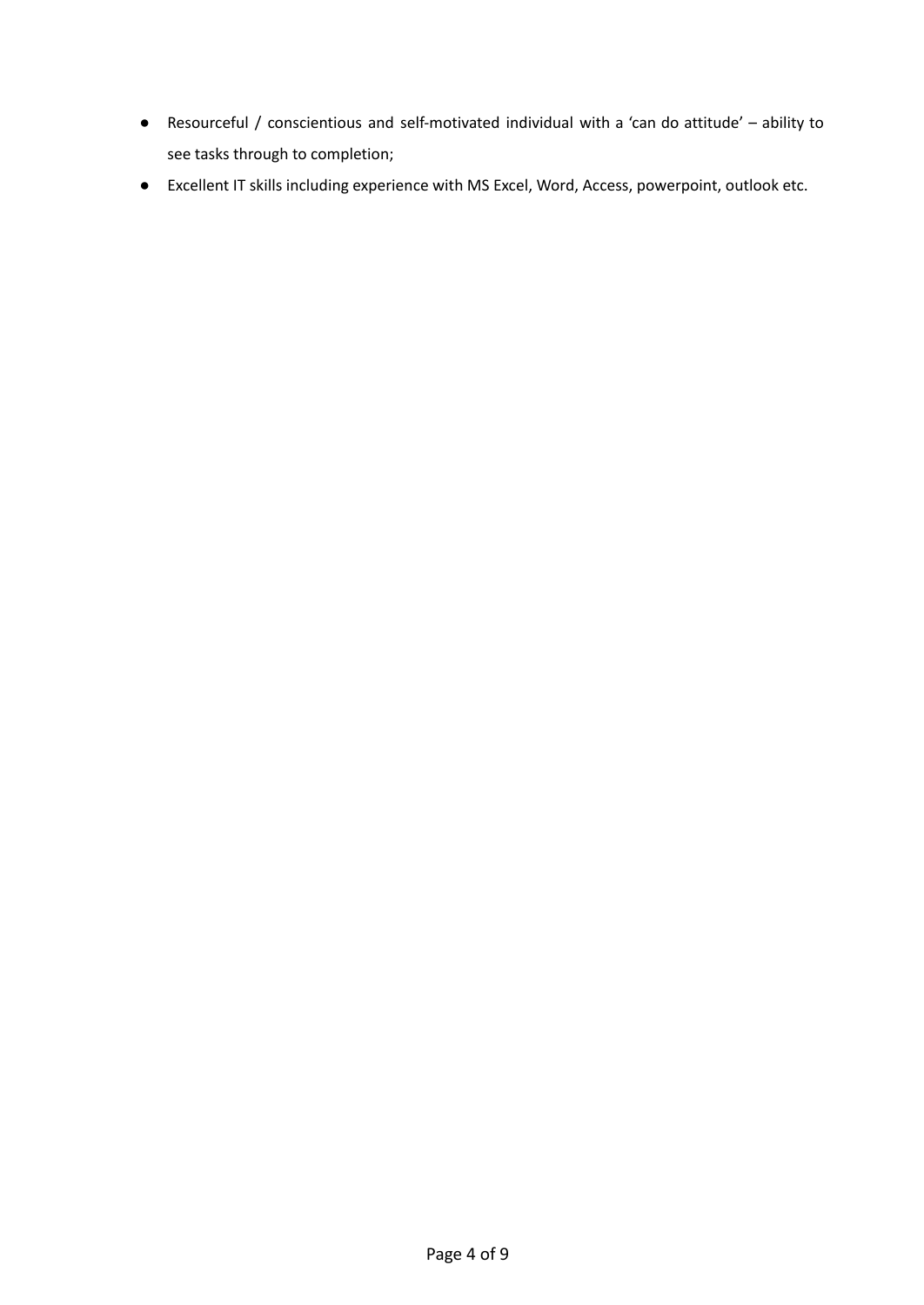# **Application Information**

To assist the selection process, candidates should submit a Curriculum Vitae and a Cover Letter (1x A4 page) that specifically address the following points in their application.

- 1. Applicants should clearly address research management experience and how they obtained their knowledge in their application.
- 2. Illustrate, through past example, their ability to work on their own initiative and resolve problems.

# **Application Procedure**

Candidates should submit a cover letter together with a full curriculum vitae to include the names and contact details of 2 referees (email addresses if possible) to:

# **https://forms.gle/fnNkzEZ8Y9JLmyzb8**

# **TRINITY COLLEGE DUBLIN, THE UNIVERSITY OF DUBLIN IS AN EQUAL OPPORTUNITIES EMPLOYER**

# **Further Information for Candidates**

| URL Link to Area         | www.tcd.ie/medicine/thkc/research/chronic.php/      |
|--------------------------|-----------------------------------------------------|
|                          | https://www.adaptcentre.ie/research/managing-the-gl |
|                          | obal-conversation/                                  |
|                          | https://helical-itn.eu/about-us/                    |
|                          | https://protect-network.eu/                         |
|                          |                                                     |
| <b>URL Link to Human</b> |                                                     |
| Resources                |                                                     |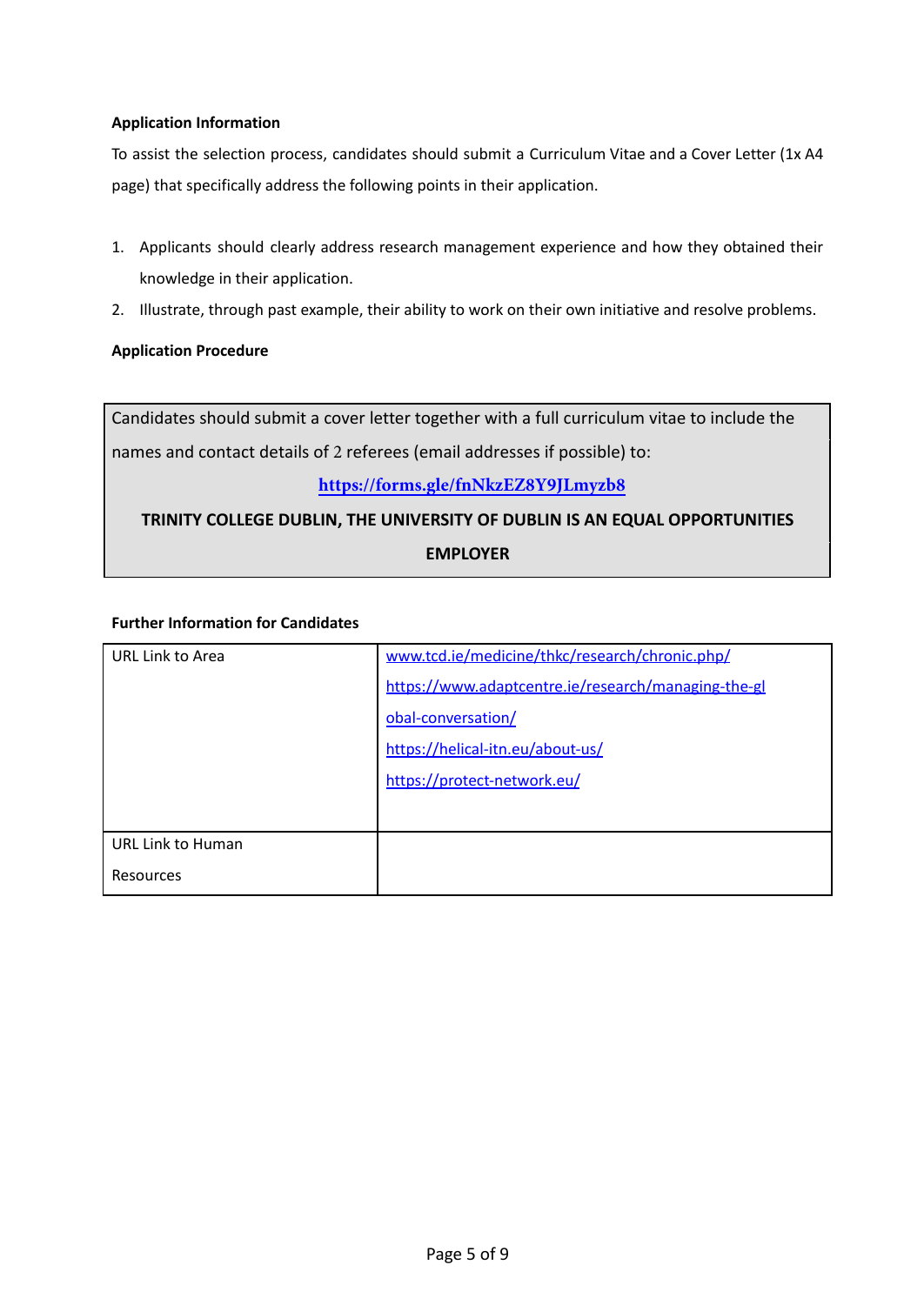# **Trinity College Dublin, the University of Dublin**

Trinity is Ireland's leading university and is ranked 108th in the world (QS World University Rankings 2020). Founded in 1592, the University is steeped in history with a reputation for excellence in education, research and innovation.

Located on an iconic campus in the heart of Dublin's city centre, Trinity has 18,000 undergraduate and postgraduate students across our three faculties – Arts, Humanities, and Social Sciences; Engineering, Mathematics and Science; and Health Sciences.

Trinity is ranked as the 17th most international university in the world (Times Higher Education Rankings 2020) and has students and staff from over 120 countries.

The pursuit of excellence through research and scholarship is at the heart of a Trinity education, and our researchers have an outstanding publication record and strong record of grant success. Trinity has developed 19 broad-based [multidisciplinary](https://www.tcd.ie/research/themes/) research themes that cut across disciplines and facilitate world-leading research and collaboration within the University and with colleagues around the world. Trinity is also home to 5 leading flagship research institutes:

- Trinity Biomedical Sciences Institute (TBSI)
- Trinity College Institute of Neuroscience (TCIN)
- Trinity Translational Medical Institute (TTMI)
- Trinity Long Room Hub Arts and Humanities Research Institute (TLRH)
- Centre for Research on Adaptive Nanostructures and Nanodevices (CRANN)

Trinity is the top-ranked European university for producing entrepreneurs for the past five successive years and Europe's only representative in the world's top-50 universities (Pitchbook Universities Report).

Trinity is home to the famous Old Library and to the historic Book of Kells as well as other internationally significant holdings in manuscripts, maps and early printed material. The Trinity Library is a legal deposit library, granting the University the right to claim a copy of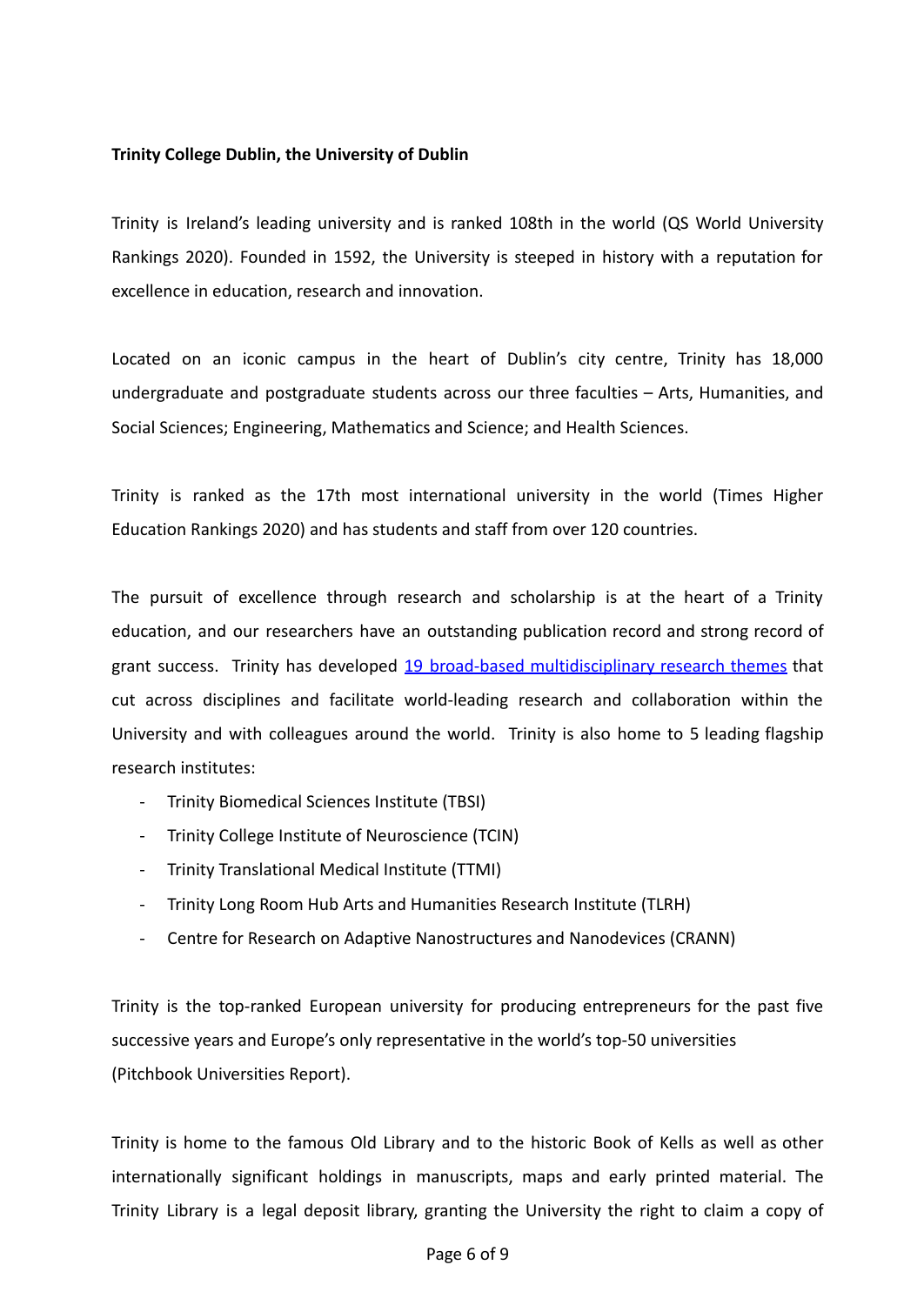every book published in Ireland and the UK. At present, the Library's holdings span approximately 6.5 million printed items, 400,000 e-books and 150,000 e-journals.

With over 120,000 alumni, Trinity's tradition of independent intellectual inquiry has produced some of the world's finest, most original minds including the writers Oscar Wilde and Samuel Beckett (Nobel laureates), the mathematician William Rowan Hamilton and the physicist Ernest Walton (Nobel laureate), the political thinker Edmund Burke, and the former President of Ireland Mary Robinson. This tradition finds expression today in a campus culture of scholarship, innovation, creativity, entrepreneurship and dedication to societal reform.

# **Rankings**

Trinity is the top ranked university in Ireland and ranked 108th in the world (QS World University Rankings 2020). Trinity ranks in the top 50 in the world on 4 subjects and in the top 100 in 18 subjects (QS World University Rankings by Subject 2020). Full details are available at: [www.tcd.ie/research/about/rankings.](http://www.tcd.ie/research/about/rankings)

#### **The Selection Process in Trinity**

The Selection Committee (Interview Panel) may include members of the Academic and Administrative community together with External Assessor(s) who are expert in the area. Applications will be acknowledged by email. If you do not receive confirmation of receipt within 1 day of submitting your application online, please contact the named Recruitment Partner on the job specification immediately and prior to the closing date/time.

Given the degree of co-ordination and planning to have a Selection Committee available on the specified date, the University regrets that it may not be in a position to offer alternate selection dates. Where candidates are unavailable, reserves may be drawn from a shortlist. Outcomes of interviews are notified in writing to candidates and are issued no later than 5 working days following the selection day.

In some instances, the Selection Committee may avail of telephone or video conferencing. The University's selection methods may consist of any or all of the following: Interviews, Presentations, Psychometric Testing, References and Situational Exercises.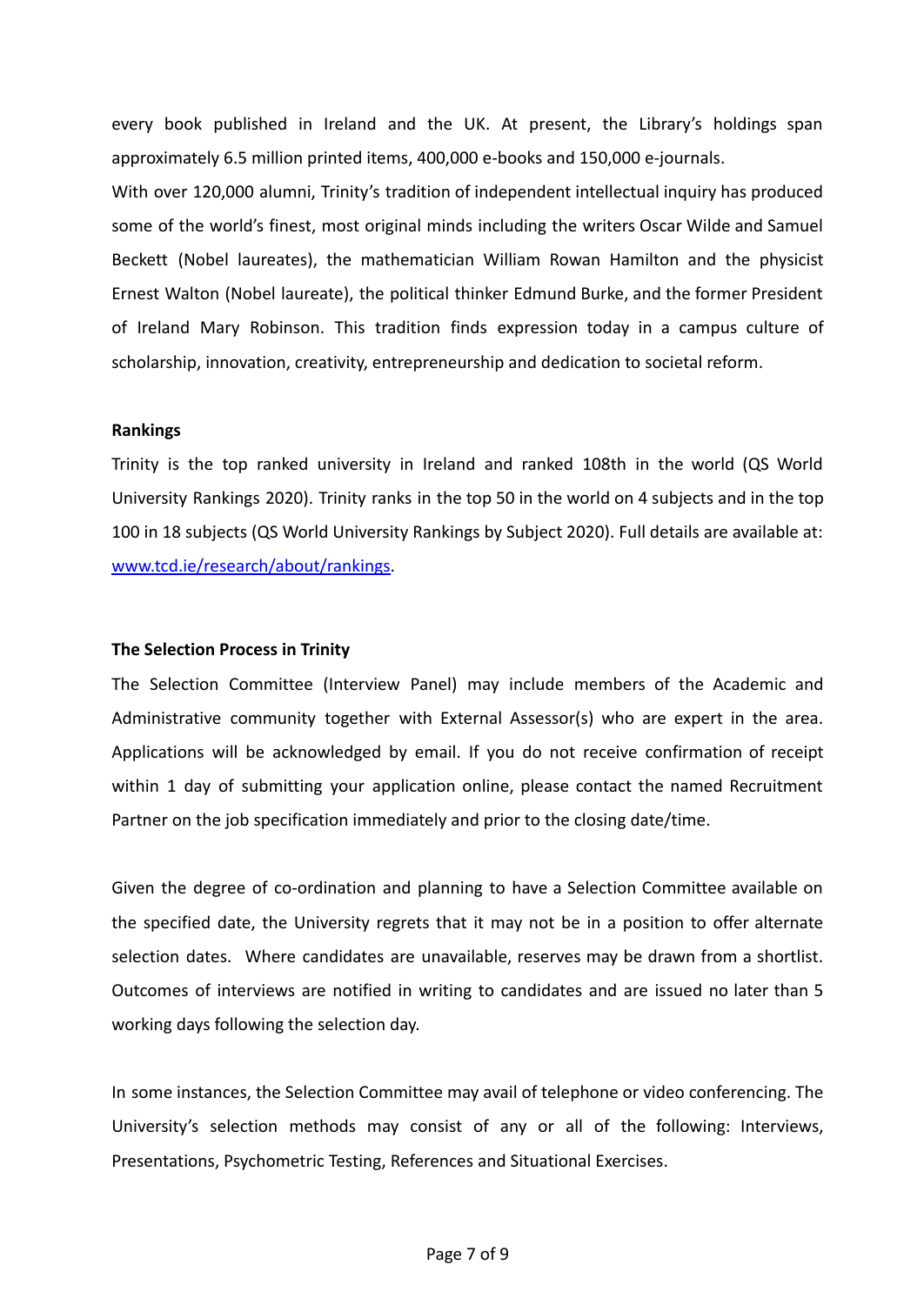It is the policy of the University to conduct pre-employment medical screening/full pre-employment medicals. Information supplied by candidates in their application (Cover Letter and CV) will be used to shortlist for interview.

Applications from non-EEA citizens are welcomed. However, eligibility is determined by the Department of Business, Enterprise and Innovation and further information on the Highly Skills Eligible Occupations List is set out in Schedule 3 of the Regulations [https://dbei.gov.ie/en/What-We-Do/Workplace-and-Skills/Employment-Permits/Employment-](https://dbei.gov.ie/en/What-We-Do/Workplace-and-Skills/Employment-Permits/Employment-Permit-Eligibility/Highly-Skilled-Eligible-Occupations-List/)[Permit-Eligibility/Highly-Skilled-Eligible-Occupations-List/](https://dbei.gov.ie/en/What-We-Do/Workplace-and-Skills/Employment-Permits/Employment-Permit-Eligibility/Highly-Skilled-Eligible-Occupations-List/) and the Ineligible Categories of Employment are set out in Schedule 4 of the Regulations [https://dbei.gov.ie/en/What-We-Do/Workplace-and-Skills/Employment-Permits/Employment-](https://dbei.gov.ie/en/What-We-Do/Workplace-and-Skills/Employment-Permits/Employment-Permit-Eligibility/Ineligible-Categories-of-Employment/)[Permit-Eligibility/Ineligible-Categories-of-Employment/](https://dbei.gov.ie/en/What-We-Do/Workplace-and-Skills/Employment-Permits/Employment-Permit-Eligibility/Ineligible-Categories-of-Employment/). Non-EEA candidates should note that the onus is on them to secure a visa to travel to Ireland prior to interview. Non-EEA candidates should also be aware that even if successful at interview, an appointment to the post is contingent on the securing of an employment permit.

# **Equal Opportunities Policy**

Trinity is an equal opportunities employer and is committed to employment policies, procedures and practices which do not discriminate on grounds such as gender, civil status, family status, age, disability, race, religious belief, sexual orientation or membership of the travelling community. On that basis we encourage and welcome talented people from all backgrounds to join our staff community. Trinity's Diversity Statement can be viewed in full at [https://www.tcd.ie/diversity-inclusion/diversity-statement.](https://www.tcd.ie/diversity-inclusion/diversity-statement)

# **Pension Entitlements**

This is a pensionable position and the provisions of the Public Service Superannuation (Miscellaneous Provisions) Act 2004 will apply in relation to retirement age for pension purposes. Details of the relevant Pension Scheme will be provided to the successful applicant.

Applicants should note that they will be required to complete a Pre-Employment Declaration to confirm whether or not they have previously availed of an Irish Public Service Scheme of incentivised early retirement or enhanced redundancy payment. Applicants will also be